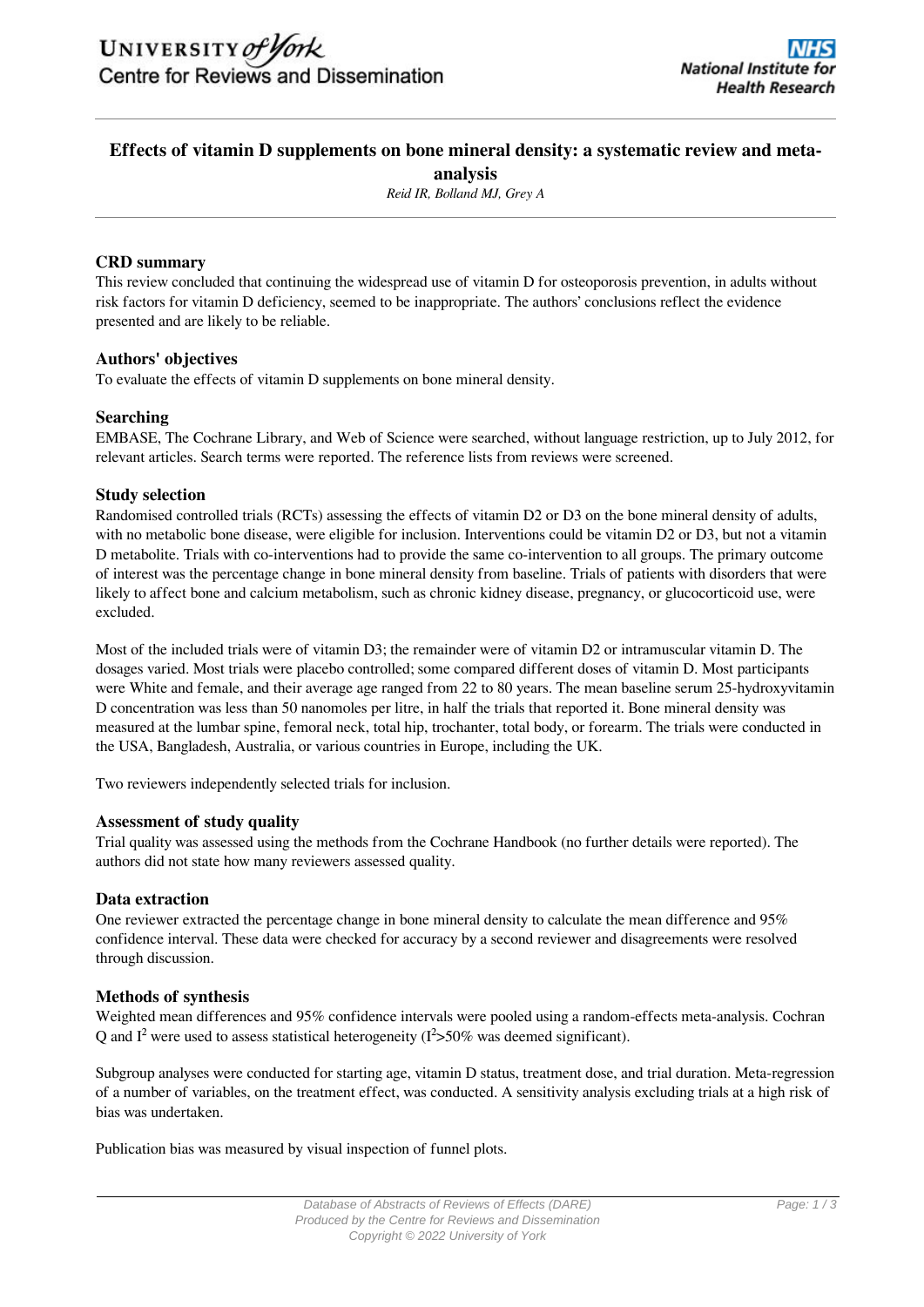

## **Results of the review**

Twenty-three RCTs (reporting 24 cohorts) were included in the review, with 4,082 participants. Sample sizes ranged from 45 to 421. Fourteen studies adequately described randomisation; 19 were double-blind; and 10 reported adequate allocation concealment. Completion rates ranged from 61% to 96%.

There was a small benefit at the femoral neck (WMD  $0.8\%$ ,  $95\%$  CI  $0.2$  to 1.4; 13 cohorts;  $I^2=67\%$ ). There were no statistically significant effects at any other site.

The results of the meta-regression and sensitivity analyses did not significantly alter the main result. The subgroup analyses suggested greater benefits in trials with vitamin D doses of less than 800 international units per day, for the lumbar spine. No other subgroup results were statistically significant.

There was evidence of publication bias for femoral neck and total hip bone density outcomes.

### **Authors' conclusions**

This review found little evidence of benefit, from vitamin D supplementation, for bone mineral density. Continuing widespread use of vitamin D to prevent osteoporosis, in adults with no risk factors for vitamin D deficiency, seemed to be inappropriate.

#### **CRD commentary**

The review question was clear, with defined inclusion criteria. Several relevant sources were searched, without language restrictions. No efforts to locate unpublished studies were reported; some evidence of publication bias was seen in the formal analysis.

Study quality was assessed and some results were reported; the RCTs were of variable quality. Appropriate methods to reduce reviewer error and bias were used for study selection and data extraction, but it was unclear if they were for quality assessment. The methods of analysis seem to have been appropriate. Statistical heterogeneity was assessed and factors that might moderate treatment were explored.

The authors' conclusions reflect the evidence presented and are likely to be reliable.

### **Implications of the review for practice and research**

Practice: The authors stated that the widespread use of vitamin D supplements for skeletal protection in adults without specific risk factors for vitamin D deficiency was not justified. Targeting low-dose supplements to those who are likely to be deficient, could free-up substantial resources.

Research: The authors stated that further studies of vitamin D supplements were needed to establish the associations between baseline 25-hydroxyvitamin D concentration and the response to vitamin D supplements.

#### **Funding**

Funded by the Health Research Council of New Zealand.

### **Bibliographic details**

Reid IR, Bolland MJ, Grey A. Effects of vitamin D supplements on bone mineral density: a systematic review and metaanalysis. Lancet 2014; 383(9912): 146-155

### **PubMedID**

[24119980](http://www.ncbi.nlm.nih.gov/pubmed?term=24119980)

**DOI** 10.1016/S0140-6736(13)61647-5

**Indexing Status** Subject indexing assigned by NLM